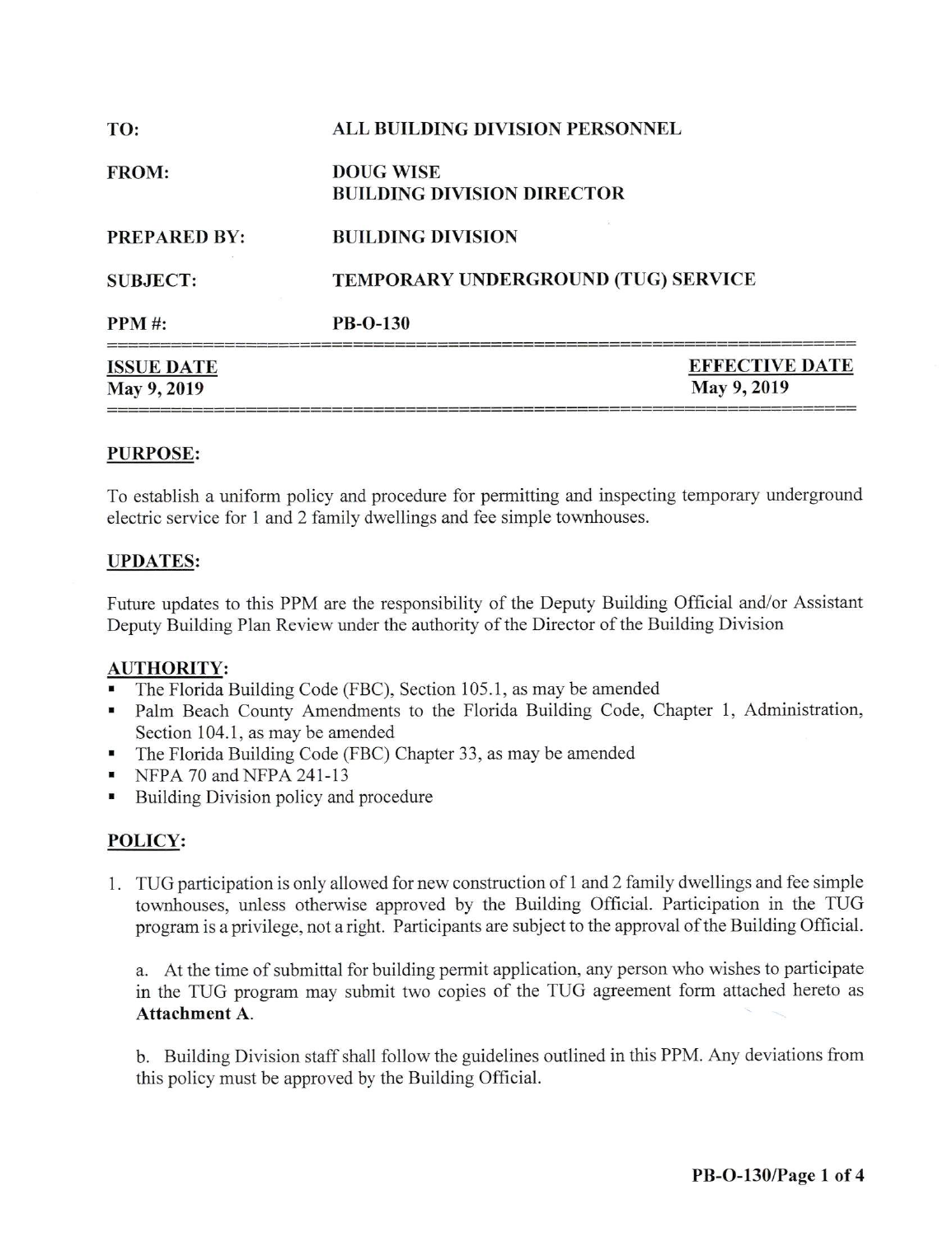c. If in the opinion of the Building Official an applicant has failed to safeguard persons and property during construction as required by NFPA 241-13 and Chapter 33 of the Florida Building Code, the applicant may have their TUG privileges suspended or denied.

#### **RESPONSIBILITIES:**

- 1. Permit Center Staff is responsible for intake of permit applications and TUG Agreement Forms and issuing permits and sub-permits.
- 2. Plan Review Staff is responsible to confirm which contractors are in good standing and eligible to participate in the TUG program.
- 3. Electrical Inspection Staff is responsible for confirming TUG installations and affixing appropriate electrical labels during the inspections process.
- 4. The Chief Electrical Inspector is responsible for resolving issues identified by Electrical Inspection Staff during the TUG inspection process.
- 5. Inspections Scheduling Staff is responsible for monitoring TUG inspections and issuing power releases.

#### PROCEDURE:

#### **Permit Center Staff**

- 1. A contractor who wishes to participate in the TUG program must submit two copies of the TUG Agreement Form (Attachment A) at time of application submittal. The agreement shall be secured to both the field set and record set of plans. Permit intake staff is not responsible for determining which contractors are eligible and should accept agreements without question, providing the proposed construction is a new single-family dwelling and the agreement has been filled out correctly.
- 2. Before Permit Center Staff issues the electrical sub-permit, they shall confirm the permit further description includes SFD with TUG, DUPLEX with TUG, or TOWNHOUSE with TUG, the sub-permit type authorized on the sub-permit screen is General Electric with TUG, and the electrical contractor is the same contractor the plans examiner has typed in the Comments on the sub-permit screen. Any deviations should be brought to the attention of your supervisor prior to The supervisor will contact the Plans Examiner or Plan Review issuing the sub-permit. Supervisor to determine if the sub-permit may be issued.

#### **Plan Review Staff**

- 1. When SFD plans have a TUG agreement, the electric plans examiner should consult their supervisor to confirm the contractor is in good standing and may participate in the TUG program. Participation in the TUG program is a privilege, not a right. Participants are subject to the approval of the Building Official. When TUG participation is approved, the following steps are required:
	- Include in the EPZB Scope of Work the applicable further description SFD with TUG; DUPLEX with TUG, or TOWNHOUSE with TUG.
	- For the electric sub-permit select General electric with TUG;
	- On the sub-permit screen, enter the Electrical Contractor's name from the TUG Agreement form in the comment box.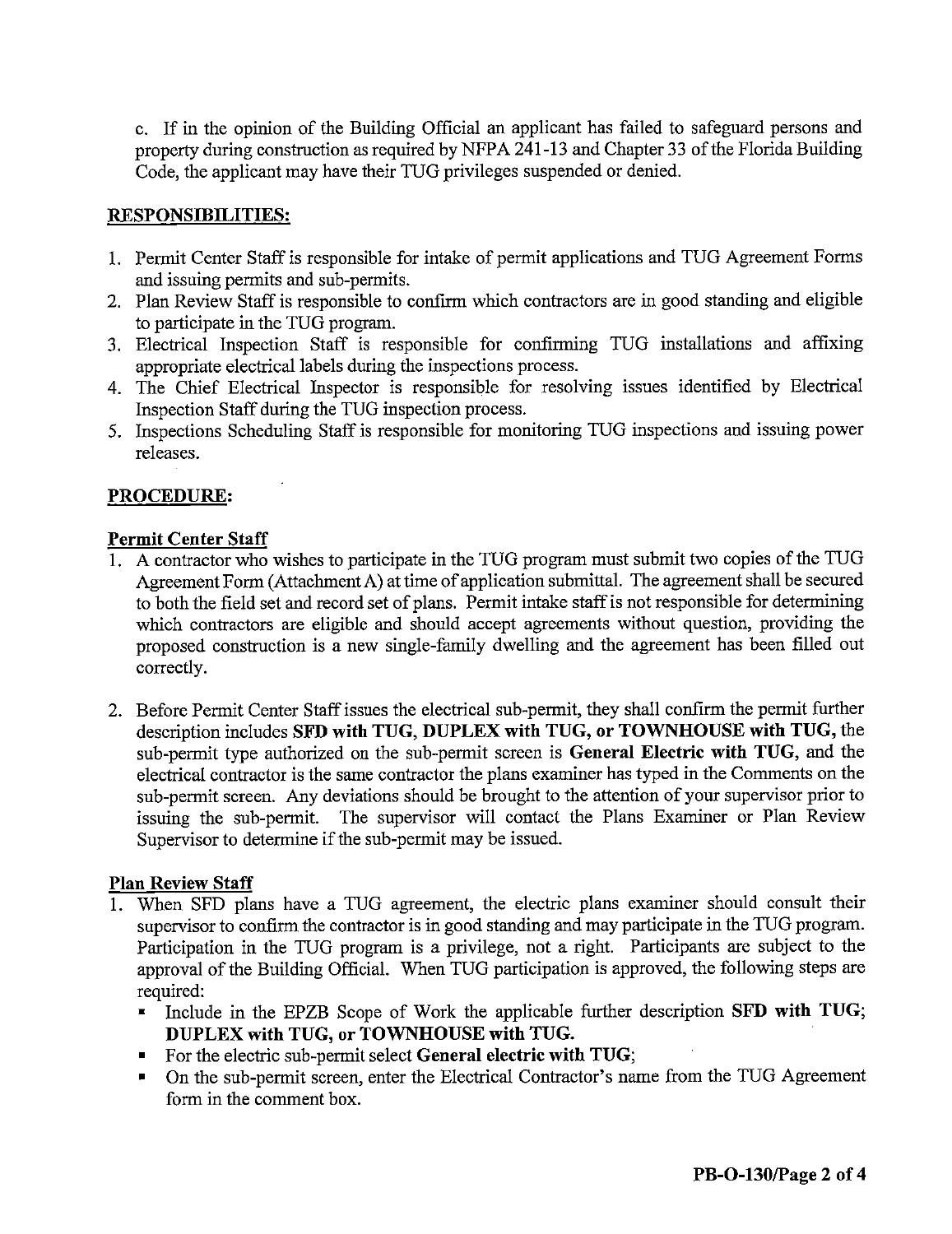- 2. If it is determined the applicant may not participate in the TUG program, the plans examiner should notify the applicant by sending comments. If the comments are not satisfied, the plans examiner should note on the TUG agreement form that it is denied and retain it with the office set of approved plans.
- 3. The Assistant Deputy of Plan Review, with input from the Chief Electrical Inspector, will maintain a list of contractors disqualified or removed from the TUG program in the TUG folder located on the U:\ Drive.

#### **Electrical Inspections**

#### (220) Rough Electric with TUG Inspection

- 1. For residential dwelling permits that have a further description SFD with TUG, DUPLEX with TUG, or TOWNHOUSE with TUG the electric sub-permit should be issued as General Electric with TUG. Inspection of the TUG service is not a separate inspection. The (220) Rough Electric with TUG inspection will be a normal rough electric inspection and include inspection of the TUG Service.
- 2. The inspector will confirm installation of the specified meter can, along with the exterior main service disconnect panel. Receptacles that are needed for construction, either 120 volts and/or 240 volts must be installed next to or below the service panel. Other than approved temporary, no other feeder conductors may be terminated on any breakers in the panel at time of inspection.
- 3. When the electrical inspector has passed the (220) Rough Electric with TUG inspection, a Red electrical hazard label, Attachment B, should be signed, dated, and affixed to the panel.
- 4. The electrical inspector should remark a passed (220) Rough Electric with TUG inspection: "TUG Approved, Release \*1 Meter." (Number of meters may vary)
- 5. If the electrical inspector observes that the contractor is not complying with the TUG agreement requirements after TUG service is energized, they should advise the contractor and leave a correction notice if necessary. The inspector should also notify the Chief Electrical Inspector.

#### (214) Residential Electric Power Release Inspection

- 1. Before the contractor may energize the building, a (214) Residential Electric Power Release inspection must be scheduled and passed.
- 2. When the 214 inspection has passed, the electrical inspector should sign, date, and affix the Green Electric Energized label, Attachment C, to the electric panel.

#### (203) Final Electric Inspection

1. When construction has been completed, a (203) Final Electric inspection must be scheduled and passed before the C.O. will be issued.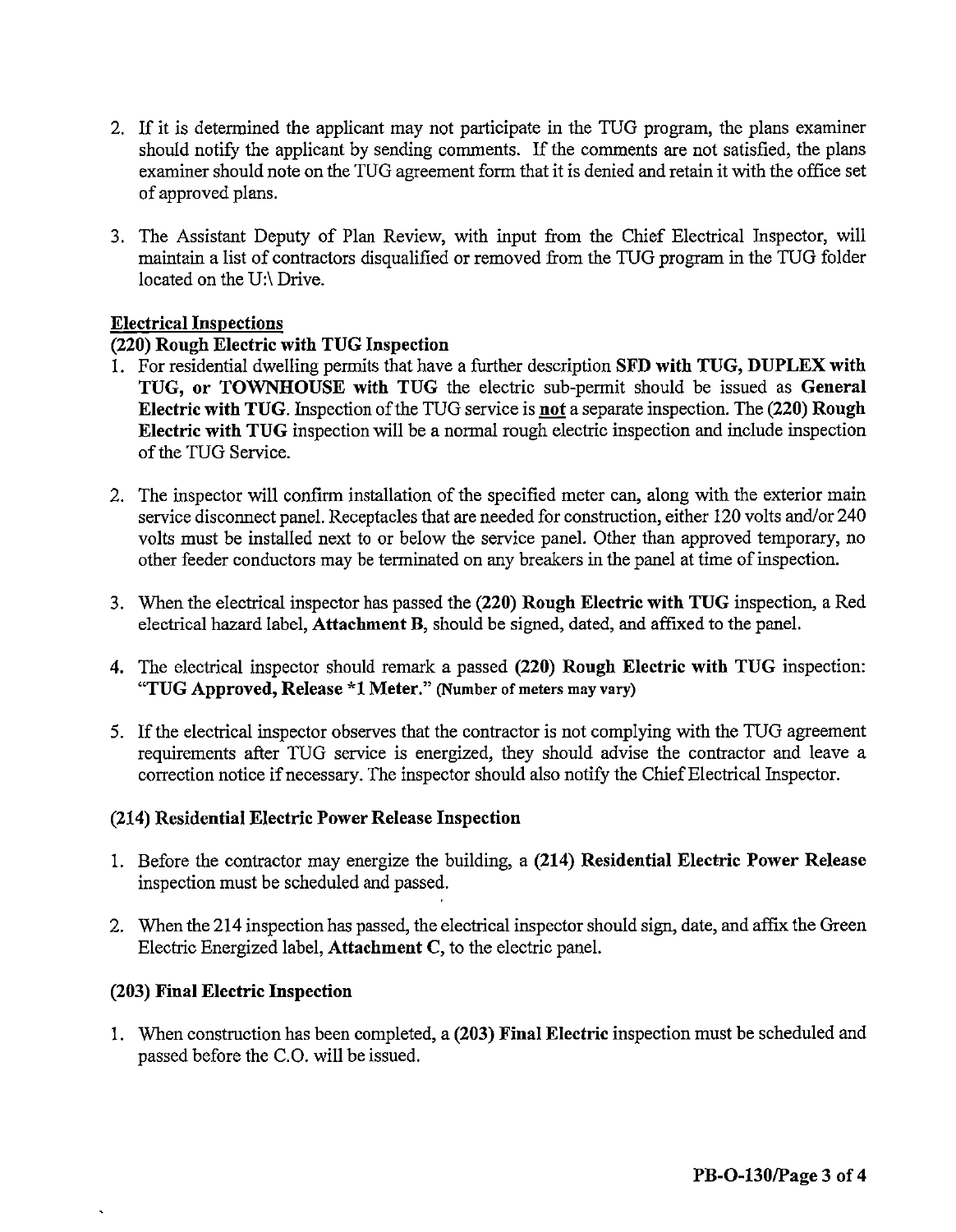#### **Chief Electrical Inspector**

- 1. If an inspector has notified the Chief Electrical Inspector that a contractor is not complying with the TUG Agreement, the Chief Electrical Inspector will request a meeting with the contractor to discuss and resolve issues.
- 2. In extreme cases in which the Chief Electrical Inspector is unable to reach a satisfactory resolution with the contractor, the Chief Electrical Inspector will notify the Building Official. The Building Official has the authority to request the power company to disconnect power and/or have the contractor removed from the TUG program.

#### **Inspections Scheduling**

#### **Power Release**

1. Staff will monitor (220) Rough Electric with TUG inspections on a daily basis. When a 220 inspection has passed and the electrical inspector has entered a remark "TUG Approved, Release \*1 Meter," staff should confirm the permit further description is SFD with TUG, DUPLEX with TUG, or TOWNHOUSE with TUG and contact the power company. When releasing to the power company, staff should identify as "Release \*1 meter for temporary underground". (\*Number of meters may vary)

**DOUG WISE BUILDING DIVISION DIRECTOR** 

#### **Supersession History**

- 1. PPM#PB-O-130, effective 3/5/2018
- 2. PPM#PB-O-130, effective 5/9/19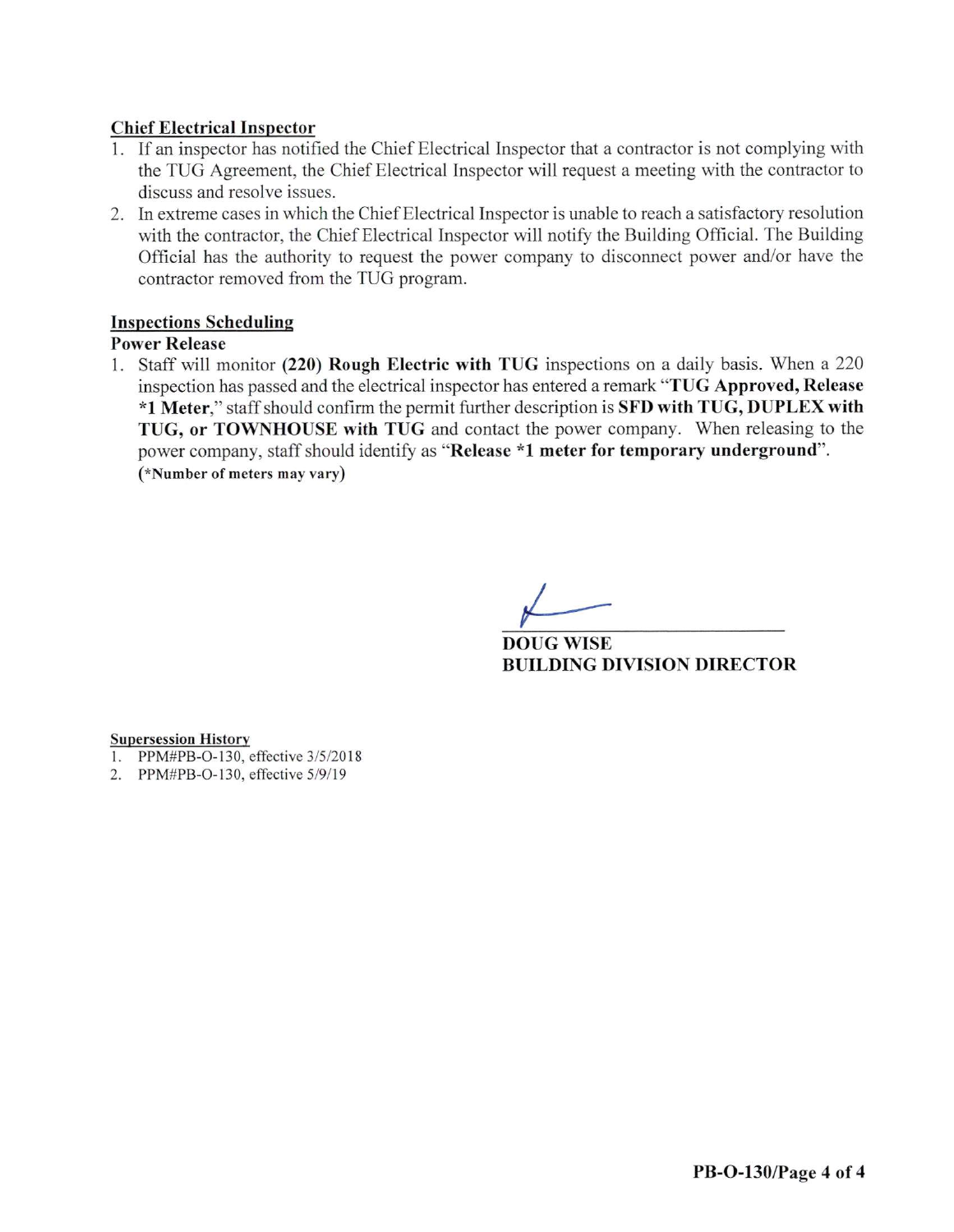#### **ATTACHMENT A**

#### **Temporary Underground (TUG) Agreement Form**



 **PALM BEACH COUNTY BUILDING DIVISION** 2300 N. Jog Road West Palm Beach, Florida 33411 Phone: 561-233-5000

# **Temporary Under Ground (TUG) Program Agreement Form**

Application Number**:** PR-

Job Address: \_\_\_\_\_\_\_\_\_\_\_\_\_\_\_\_\_\_\_\_\_\_\_\_\_\_\_\_\_\_\_\_\_\_\_\_\_\_\_\_\_\_\_\_\_\_\_\_\_\_\_\_\_\_\_\_\_\_\_\_\_\_\_\_\_\_\_\_\_\_\_\_\_\_\_\_\_\_\_\_\_\_\_\_\_\_\_\_\_\_\_\_\_\_\_

Name: \_\_\_\_\_\_\_\_\_\_\_\_\_\_\_\_\_\_\_\_\_\_\_\_\_\_\_\_\_\_\_\_\_\_\_\_\_\_\_\_\_\_\_\_\_\_\_\_\_\_\_\_\_\_\_\_\_\_\_\_\_\_\_\_\_\_\_\_\_\_\_\_\_\_\_\_\_\_\_\_\_\_\_\_\_\_\_\_\_\_\_\_\_\_\_\_\_\_\_\_

I am making application to participate in the Building Division's TUG Program. I have read and understand the program requirements and fully agree to comply with those requirements. I agree not to energize any additional circuits or panels without specific written permission from the Building Division. I further understand that any violations of these requirements may result in the discontinuation of my participation in the TUG Program and possible disciplinary action against my Contractor's License.

I understand and agree to hold Palm Beach County and their officers and employees harmless for all claims, damages, losses, and expenses that I may incur (including, but not limited to, fees and charges of attorneys or other professionals and court and arbitration or other dispute resolution costs) arising out of or resulting from the failure by myself or my Contractor, or any person or organization directly or indirectly employed by myself or my Contractor, to perform consistent with the TUG Program, or arising out of or resulting from damage to property due to the negligence or willful misconduct of myself or my Contractor.

\_\_\_\_\_\_\_\_\_\_\_\_\_\_\_\_\_\_\_\_\_\_\_\_\_\_\_\_\_\_\_\_\_\_\_ \_\_\_\_\_\_\_\_\_\_\_\_\_\_\_\_\_\_\_\_\_\_\_\_\_\_\_\_\_\_\_\_\_\_\_ Print Name of Company Print Name of Electrical Contractor Company \_\_\_\_\_\_\_\_\_\_\_\_\_\_\_\_\_\_\_\_\_\_\_\_\_\_\_\_\_\_\_\_\_\_\_ \_\_\_\_\_\_\_\_\_\_\_\_\_\_\_\_\_\_\_\_\_\_\_\_\_\_\_\_\_\_\_\_\_\_\_ Print Name of Contractor Print Name of Electrical Contractor \_\_\_\_\_\_\_\_\_\_\_\_\_\_\_\_\_\_\_\_\_\_\_\_\_\_\_\_\_\_\_\_\_\_\_\_ \_\_\_\_\_\_\_\_\_\_\_\_\_\_\_\_\_\_\_\_\_\_\_\_\_\_\_\_\_\_\_\_\_\_\_ Contractor License Number Contractor License Number \_\_\_\_\_\_\_\_\_\_\_\_\_\_\_\_\_\_\_\_\_\_\_\_\_\_\_\_\_\_\_\_\_\_\_\_ \_\_\_\_\_\_\_\_\_\_\_\_\_\_\_\_\_\_\_\_\_\_\_\_\_\_\_\_\_\_\_\_\_\_\_ Signature of Contractor Signature of Contractor Signature of Contractor Signature of Contractor Acknowledged before me on  $\frac{1}{20}$  / 20  $\frac{1}{20}$  acknowledged before me on  $\frac{1}{20}$  / 20 by\_\_\_\_\_\_\_\_\_\_\_\_\_\_\_\_\_\_\_\_\_\_\_\_\_\_\_\_\_\_\_\_\_\_\_\_\_ by\_\_\_\_\_\_\_\_\_\_\_\_\_\_\_\_\_\_\_\_\_\_\_\_\_\_\_\_\_\_\_\_\_\_\_\_\_ who is personally known to me/who produced: who is personally known to me/who produced: \_\_\_\_\_\_\_\_\_\_\_\_\_\_\_\_\_\_\_\_\_\_\_\_\_\_\_\_\_\_\_\_\_\_\_\_\_\_\_ \_\_\_\_\_\_\_\_\_\_\_\_\_\_\_\_\_\_\_\_\_\_\_\_\_\_\_\_\_\_\_\_\_\_\_\_\_\_\_ as identification and who did not take oath. as identification and who did not take oath. State of \_\_\_\_\_\_\_\_\_\_\_\_\_\_\_\_\_\_\_\_\_\_\_\_\_\_\_\_\_\_\_\_ State of \_\_\_\_\_\_\_\_\_\_\_\_\_\_\_\_\_\_\_\_\_\_\_\_\_\_\_\_\_\_\_\_ County of \_\_\_\_\_\_\_\_\_\_\_\_\_\_\_\_\_\_\_\_\_\_\_\_\_\_\_\_\_\_\_ County of \_\_\_\_\_\_\_\_\_\_\_\_\_\_\_\_\_\_\_\_\_\_\_\_\_\_\_\_\_\_\_ \_\_\_\_\_\_\_\_\_\_\_\_\_\_\_\_\_\_\_\_\_\_\_\_\_\_\_\_\_\_\_\_\_\_\_\_\_\_\_ \_\_\_\_\_\_\_\_\_\_\_\_\_\_\_\_\_\_\_\_\_\_\_\_\_\_\_\_\_\_\_\_\_\_\_\_\_\_\_ Notary Public Signature **Notary Public Signature** Notary Public Signature Seal Seal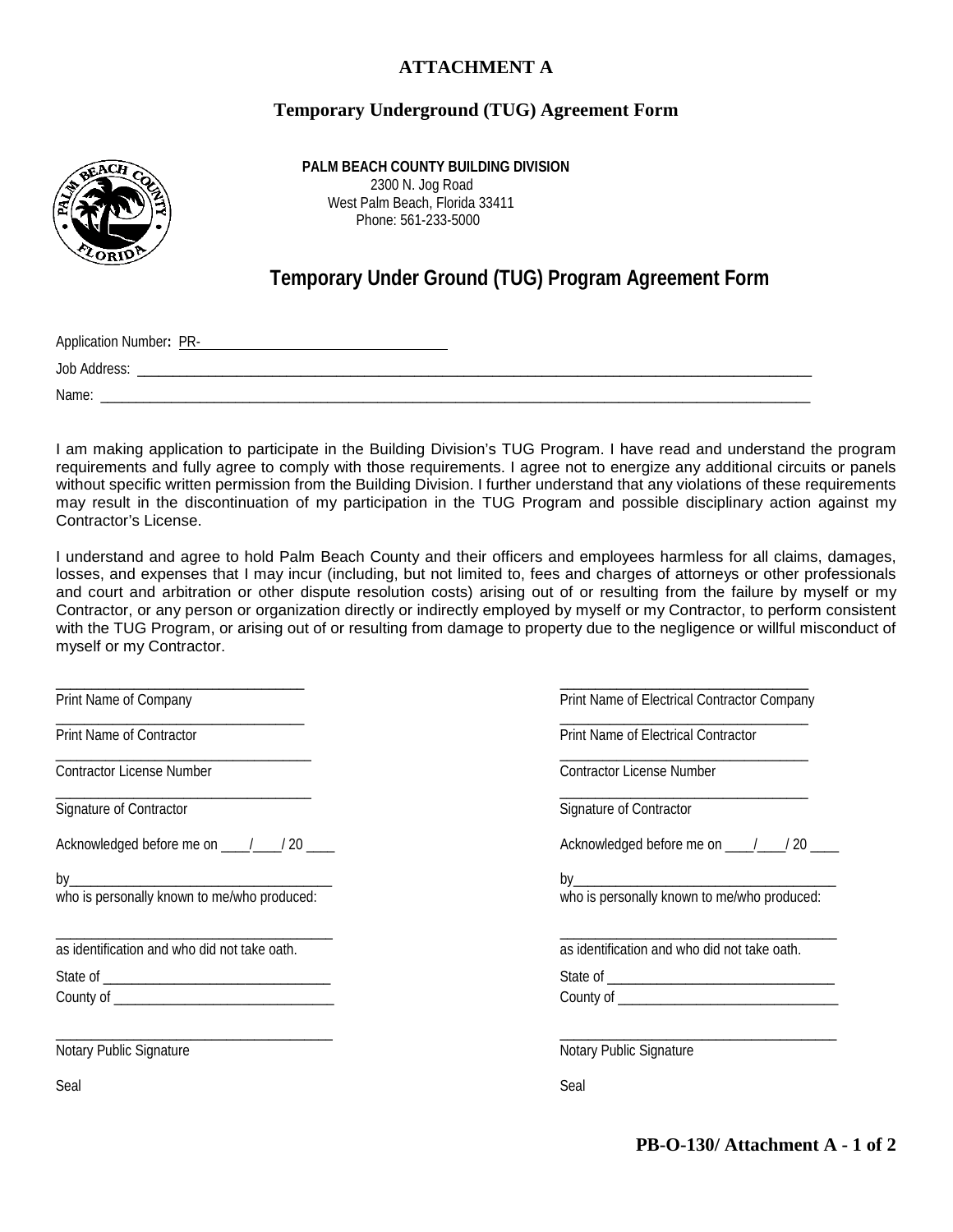## **TUG: TEMPORARY UNDER GROUND PROGRAM REQUIREMENTS**

**What is TUG?** Permission to install a meter connection intended as a future permanent service to a residential single-family dwelling structure. This eliminates the need for temporary poles on sites and allows power to be released to the TUG meter connection after passing the **(220) Rough Electric with Tug Inspection**. Permanent power connection is allowed after passing the **(214) Electric Power Release Inspection**, after passing all required inspections, including the **(203) Final Electric Inspection,** and subsequently obtaining the Certificate of Occupancy**.**

**How do we participate?** The TUG Program is currently only allowed for single-family dwellings with underground service. Application does not ensure approval. Tug participation is a privilege, not a right, and subject to approval of the Building Official. The contractor must indicate at the time of permit submittal his or her desire to participate and sign the written agreement to follow certain guidelines. After the permit has been approved and issued, it is then the contractor's responsibility to make prior arrangements with the power company, provide the power company with a copy of the TUG Program agreement, if required, and follow the power company's guidelines to initiate the process.

**If I already applied for my permit, can I still participate in the program?** No. The current policy requires that the TUG agreement be submitted at the time of building permit submittal. Two copies of the TUG Program agreement are required; one copy should be an original.

**When can I call for Inspection?** When the roof is dried in and passed inspection, the electrical contractor may permanently install the specified meter can along with the exterior main service disconnect panel. Receptacles that are needed for construction, either 120 volts and/or 240 volts must be installed either next to or below the service panel. The "TUG Service Inspection" is **not** a separate inspection; the TUG service will be inspected as part of the normal **(220) Rough Electric with Tug Inspection**. When the **(220) Rough Electric with Tug Inspection** has passed, the Electrical Inspector will place an inspection sticker on the meter can, and the Building Division will contact the power company to release TUG power. The general contractor must notify the power company when the service lateral has been installed. The main service disconnect panel shall be secured with a locking device; such locking device shall be under the control of the electrical permit qualifier.

**What are the program limitations?** Any damage to the meter and panel will be the contractor's responsibility to repair. No other circuits or panels may be energized until the Palm Beach County Building Division Electrical Inspector performs and passes a **(214) Electric Power Release Inspection**. Failure to comply with these requirements may result in disconnection of power and removal of the contractor from the TUG program.

**What is needed to energize the entire building?** The building's electrical system must be completed and ready for a **(214) Electric Power Release Inspection**. At time of inspection, all panels, feeder conductors, and branch circuit conductors (except for service feeder conductors to the load side main service disconnect) must be connected to equipment or terminated in a safe manner. When the **(214) Electric Power Release Inspection** is approved by the inspector, a sticker will be placed in the front of the inside panel cover of the service panel authorizing the electrical contractor to energize the building. The electrical contractor would then terminate the service entrance conductors on the load side of the main breaker in the service panel and energize the entire building's electrical system.

**When may we occupy the building?** Occupancy is prohibited without a Certificate of Occupancy (CO). To obtain a CO, all required final inspections must be scheduled and passed, including the **(203) Final Electric Inspection.**

Effective 3/5/18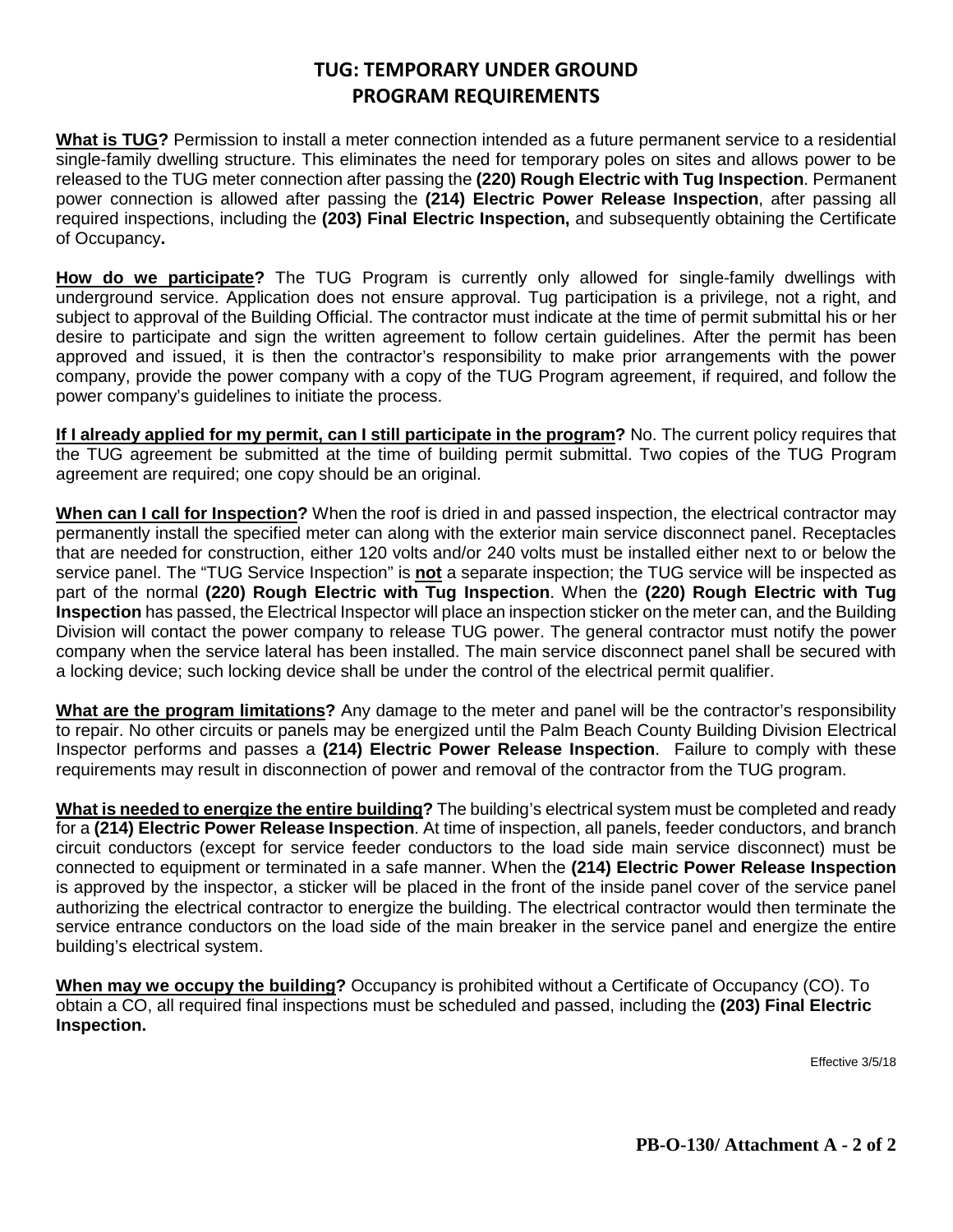## **ATTACHMENT B**

#### **Red Electrical Hazard Label**

# **DANGER: ELECTRICAL HAZARD** PELIGRO: RIESGO DE ELECTROCUCIÓN **ELECTRIC SERVICE ENERGIZED THIS PANEL MUST REMAIN LOCKED**

## Inspected & Released for connection by Utility Co. **TEMPORARY USE ONLY**



#### **Palm Beach County TUG Program**

Note: Before the building may be energized, a (214) Electrical Power Release inspection must be scheduled and passed Permit # \_\_\_\_\_\_\_\_\_\_\_\_\_\_\_\_\_\_\_\_\_\_\_\_\_\_\_\_\_\_Date \_\_\_\_\_\_\_\_\_\_\_\_\_\_\_